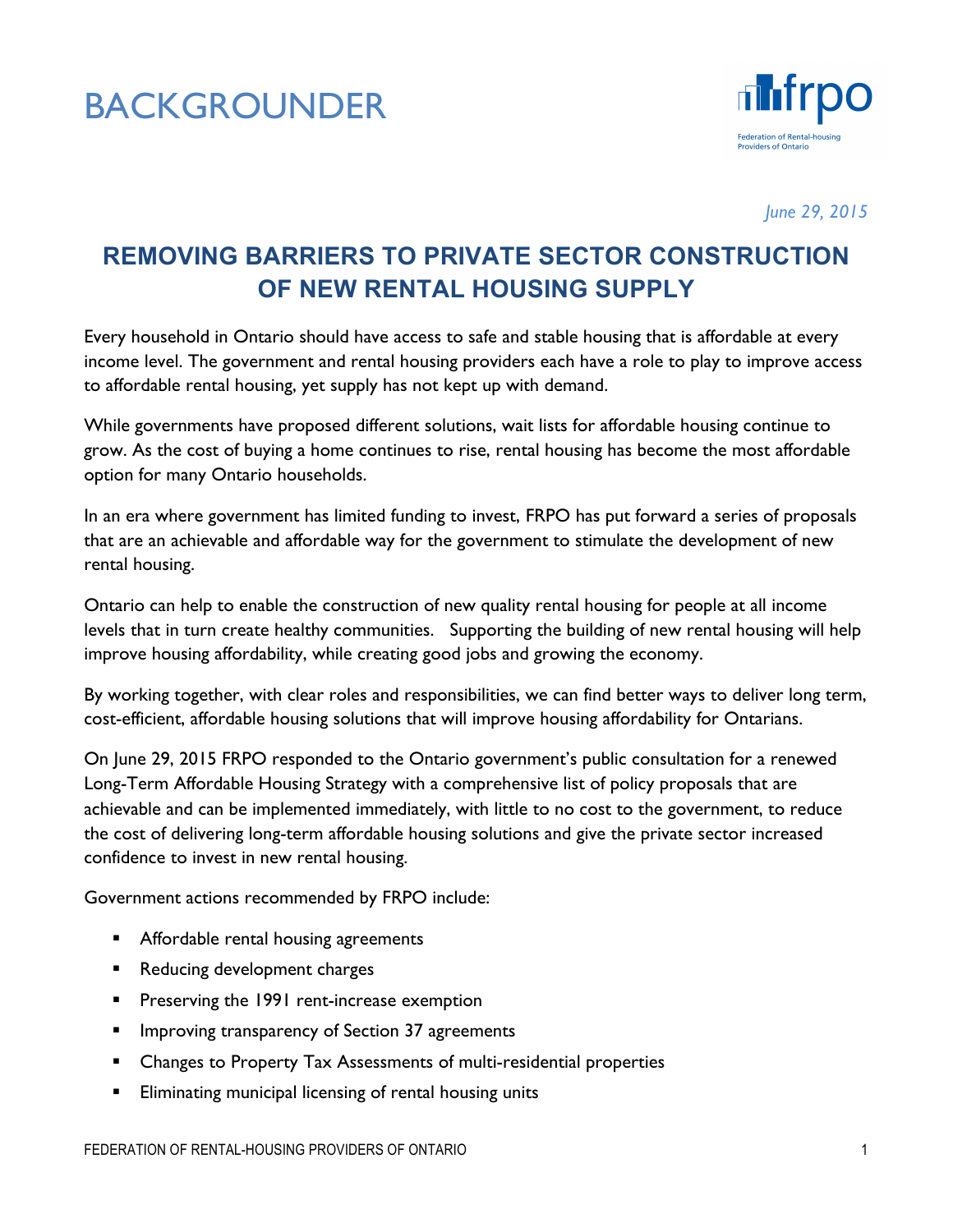### **ACTIONS GOVERNMENT CAN TAKE NOW**

#### *Work with the private sector to create affordable rental housing agreements*

New long-term rental housing agreements will encourage the development of new purpose-built rental housing for low- and medium-income earners in communities across Ontario. FRPO believes that adopting a model of incentives and waivers similar to Vancouver's Rental 100 Program model of incentives and waivers could create up to 90,000 new homes in Ontario.

#### *Reduce development charges*

The high cost of development charges for new housing in Ontario has led to undesirable consequences for tenants: less units and higher rents. To stimulate new units, the government should provide exemptions for the construction of new purpose-built rental housing, including brownfield development, unit size restrictions, and ground floor development.

#### *Preserve Ontario's Post-1991 New Rental Development Policy*

Rent control remains a barrier to investment in new and older buildings. While new rental housing is currently exempt from rent control, the risk of strict price controls being re-imposed continues to distress investor confidence and is a substantial impediment to investment. A [public/legislated] commitment to maintain the post-1991 exemption along with vacancy de-control will encourage new rental housing supply, while phasing-out rent control limits on existing units will stimulate private investment in Ontario's aging rental stock.

#### *Reduce the burden of planning and density-bonusing fees (Section 37)*

The government should improve transparency and certainty for how development fees are imposed under Section 37 of the *Planning Act*. The Act should be amended to better define the circumstances where Section 37 fees are imposed, which currently represent over 17 percent of the cost of a new multi-residential unit in the City of Toronto.

#### *Make changes to property tax and assessment policies to ensure fairness for tenants and hurt development*

Current tax policy allows the majority of municipalities in Ontario to levy higher, inequitable property tax rates on multi-residential units causing the average tenant to pay on average twice the property tax rate of a house or condominium (www.fairtaxfairrent.ca). A typical tenant in a two-bedroom apartment in Ontario pays \$1,020 more in property tax every year than they should if multi-family rental buildings were taxed at the same rate as a home or condominium. Since the average monthly rent for a two-bedroom apartment in Ontario is \$1,050, this overpayment on property taxes causes an average tenant to pay 13 months of rent every calendar year. FRPO members believe a home is a home, and welcome the opportunity to pass through any reduction in property taxes to tenants.

FRPO is also working with the Municipal Property Assessment Corporation (MPAC) to evaluate alternative assessment methodologies that would assist in returning fair and accurate property assessment values, thereby reducing the need for lengthy and costly assessment appeals.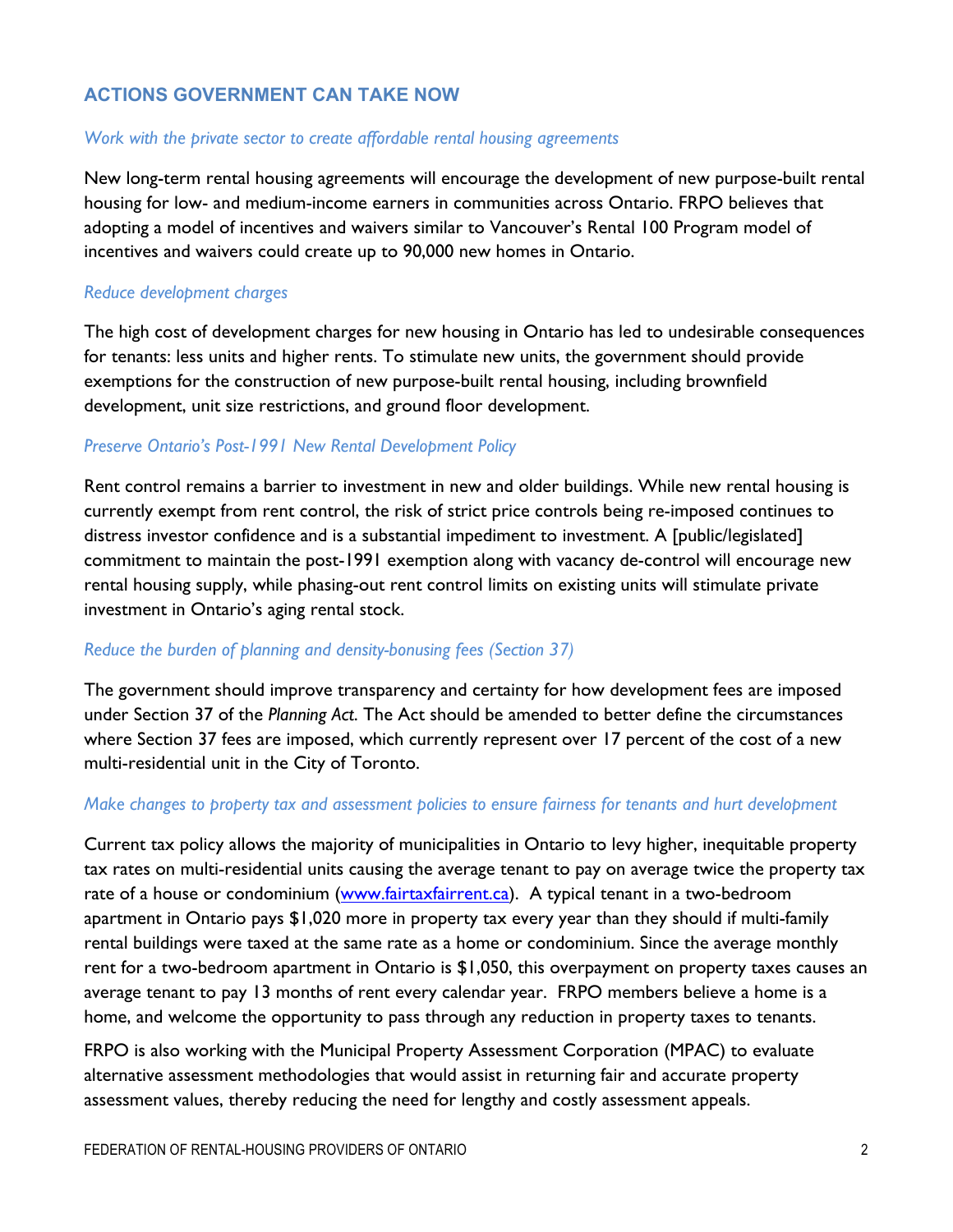Under the current *Assessment Act,* higher property tax rates are levied as soon as a builder receives zoning approval to build a new multi-residential community, before the building is even built and rent is being collected. This only serves to increase the rent tenants ultimately are charged to pay for these higher property taxes. Making this simple legislative amendment would see immediate property tax relief and result in lower rents being charged when the unit is ready for occupancy.

#### *Eliminate expensive municipal rental housing licensing schemes*

Protect new rental housing from inconsistent and expensive licensing schemes by restoring the pre-2007 regulatory exemption under the *Municipal Act*, in recognition of the existing regulatory standards provided by the *Residential Tenancies Act*, the Building Code, the Fire Code and municipal property standards enforcement tools.

FRPO believes that the measures above are a number of government levers that could unlock private capital to build more purpose-built rental housing. FRPO has focused on solutions that the government can take immediately, without investment in capital dollars, which would encourage the development industry to invest in new purpose-built rental stock.

Combined, these changes will provide important long-term assurances in the rental market and will help to reduce the cost of construction, maintenance and administration of purpose-built rental housing to a point that will make renting these new units an affordable alternative to home ownership for many Ontarians. Stimulating growth of the rental housing sector will further benefit all parties, providing economic growth, new sources of government revenue and thousands of well-paying jobs in the construction industry.

# **WHERE GREATER GOVERNMENT FOCUS IS REQUIRED**

# *Rents That Ontarians Can Afford*

The private sector is eager to work with the government to encourage more development of new affordable housing for those living in poverty to reduce homelessness. The reality is that the cost of land acquisition and construction of these projects cannot be built without substantial capital investment from governments in order to keep rents at a rate that the lowest-income Ontarians can afford. That is why FRPO recommends, among other things, for the government to consider long-term land-lease arrangements with private sector developers, which can be used to create new, more affordable housing units now. This is something that the provincial and municipal levels of government could do now to help meet the demand for more affordable rental units.

# *Ontario Housing Benefit*

FEDERATION OF RENTAL-HOUSING PROVIDERS OF ONTARIO 3 The government could provide immediate assistance to 10,000 low-income households through an *Ontario Housing Benefit*, helping to reduce financial barriers that exist for people when they try to move from social assistance to employment. FRPO recommends that the Ontario government implement a new monthly Housing Benefit that helps not just OW/ODSP recipients, but also the working poor, residents of social housing who are paying market rents, and those at risk of homelessness.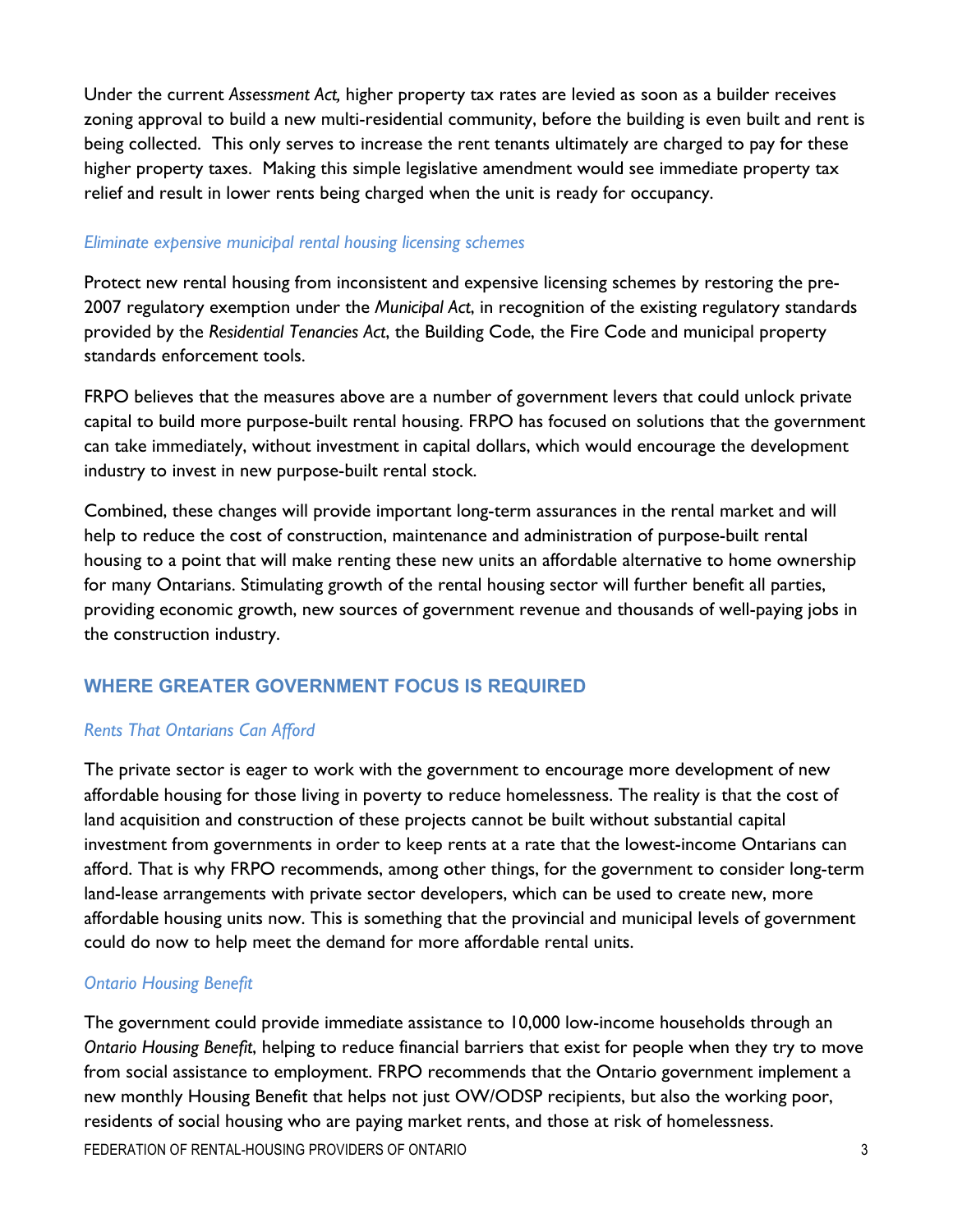The implementation of such Housing Benefit would be an effective way to lower the extreme waiting lists for affordable housing, improve socio-economic outcomes for thousands of households, and allow the government to focus on repairing its existing housing stock.

FRPO remains committed to working with our partners in the non-profit and government sector to find better ways to bring the right housing solutions to all tenants in Ontario and to improve housing affordability for all Ontarians. Working together, we can *build Ontario up* to deliver long-term cost efficient affordable housing solutions.

- 30 -

Contact: Scott Andison Mike Chopowick

Tel: (416) 385-1100 x20 Tel: (416) 385-1100 x21

President & CEO VP, Government & Industry Rel'ns

Email: sandison@frpo.org Email: mchopowick@frpo.org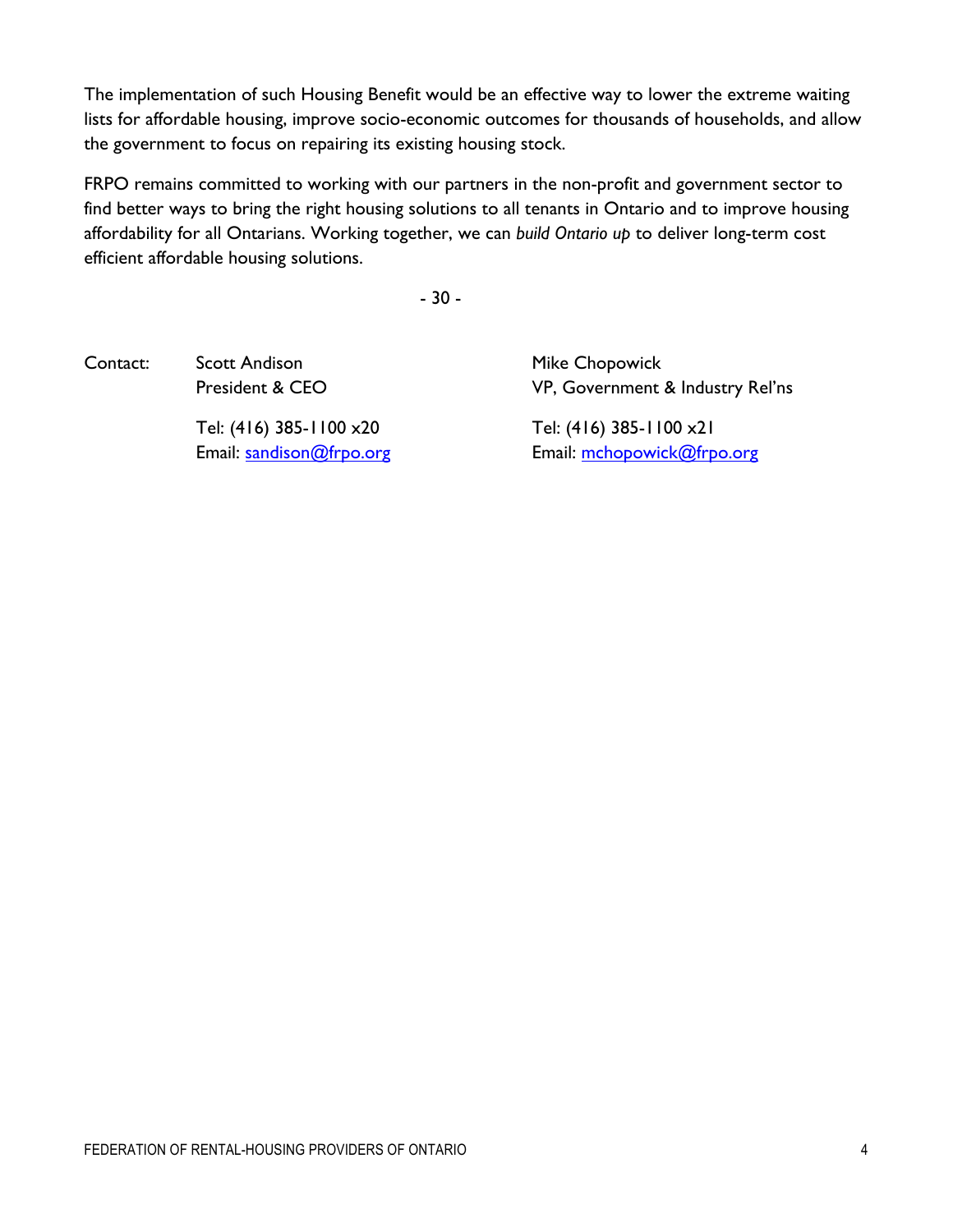# **KEY CHARTS & DATA**



# **FIRST YEAR AVERAGE RENTS: NEW PURPOSE-BUILT RENTAL**



Source: Canada Mortgage and Housing Corporation, housing starts, under construction and completions,Ontario, annual (units), CANSIM (database).